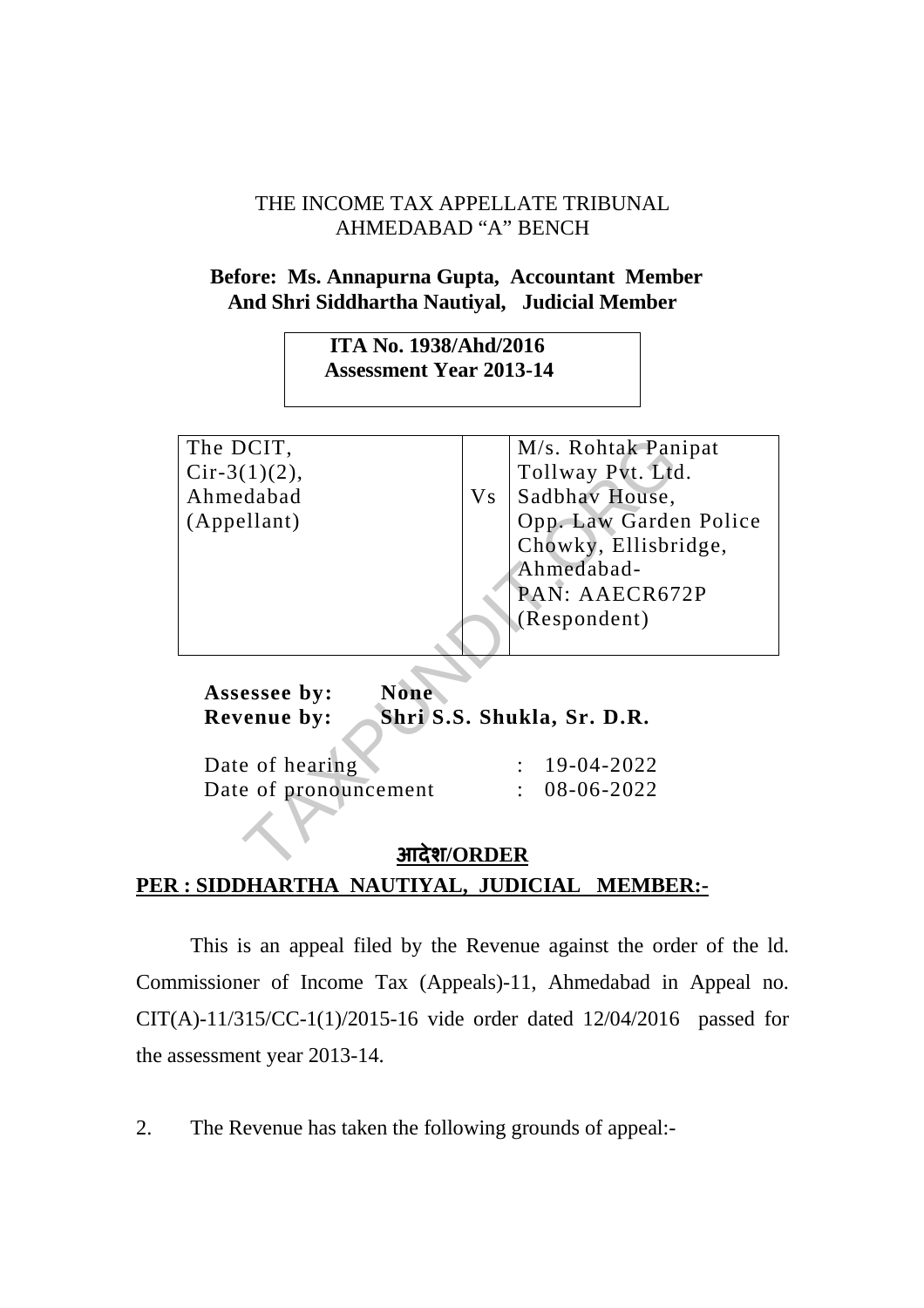*"1. The Id. C1T(A) has erred in law and on facts in deleting the addition of Rs.3,44,84,982/- made on account of interest on FD and gain of sale of mutual funds invested out of unutilized borrowed fund.* 

*2. On the facts and circumstances of the case, the Ld. Commissioner of Income tax (A) ought to have upheld the order of the Assessing Officer.*

*3. It is, therefore, prayed that the order of the Ld. Commissioner of Income tax (A) may be set-aside and that of the Assessing Officer be restored."*

3. Facts, in brief, are that the company was incorporated on 01.01.2010 under the Companies 1956 with its main object of Development and Operation of Highway. The assessee was incorporated as a Special Purpose Vehicle (SPV) for four laning of Rohtak-Panipal section in the state of Haryana on Design, Build, Finance, Operate and Transfer (DBFOT) Toll basis. The assessee earned interest on fixed deposits of the funds temporarily invested in the bank dur ng its pre-construction period and also made gains on sale of mutual funds amounting to Rs. 3,49,29,368/- during the year under consideration. The AO treated the above receipts as income from other sources. The Ld. Assessing Officer held that income from interest was earned during the pre-construction period of the project and therefore, the ratio of the judgement of Tuticorin Alkai Chemicals and Fertilizers Ltd 227 ITR 172 would be applicable. Accordingly, he taxed the receipts u/s. 56 of the Act. The Ld. Assessing Officer while passing the order observed as under: ed.<br>
in brief, are that the company was incorporated or<br>
Companies 1956 with its main object of Devel<br>
f Highway. The assessee was incorporated as a Spe<br>
VV) for four laning of Rohtak-Panipal section in<br>
Design, Build, Fin

*4.9 In view of the facts stated above and relying on the decision of Hon'ble Supreme Court in case of Tuticorin Alkali Chemicals &*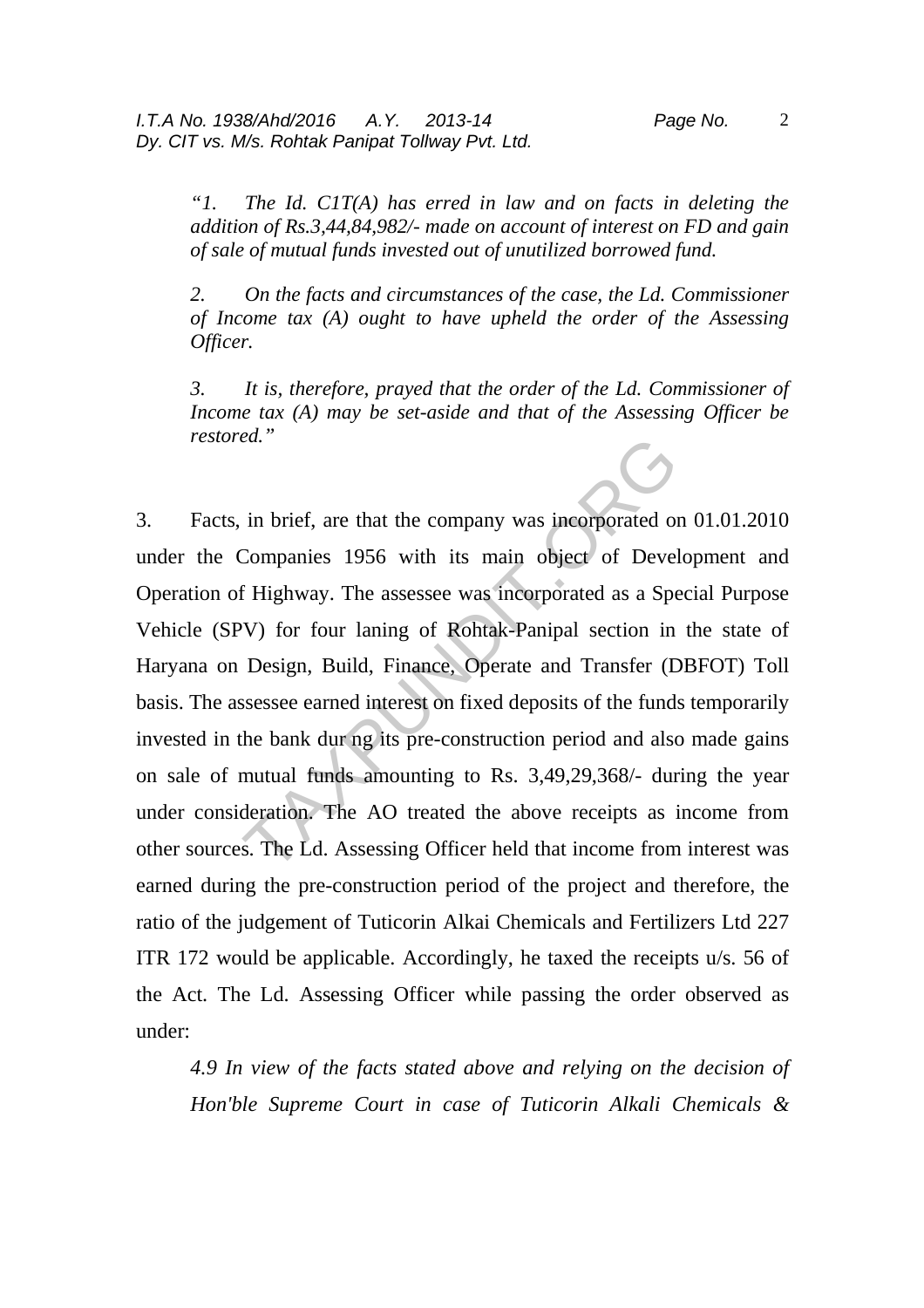3

*Fertilizers Ltd. (Supra), I am not inclined to accept the above contention of the assessee that interest income from Fixed Deposit and gain on sale of units of mutual funds should »t be capitalized to the cost of project, but it is to be taxed under the head "Income from Other Sources" and "Short term Capital Gains". Accordingly, the same is hereby disallowed and added to the total income of the Assessee. The penalty proceedings under section 271(l)(c) of I.T. Act are also separately initiated for furnishing inaccurate particulars of income.* 

4. Before Ld. CIT(A). the assessee submitted that the AO did not dispute the fact that the project was under construction and only the part of the borrowed funds which were not immediately utilized for construction activity were deposited with the bank. The receipts by way of interest on FDs were set off against capital expenditure of the project, therefore, these receipts were not in the nature of income. The appellant relied on following decisions in support of his contention that that when the income was received by the assessee from temporary investments for the reason that the funds could not be immediately put to use for the purpose for which they were taken and if the receipt was inextricably linked to be setting up of a project, then it would be capital receipt not liable to tax but ultimately be used to reduce the cost of project: So separately initiated for furnishing inaccurate p<br>iso separately initiated for furnishing inaccurate p<br>i.e.<br>the Ld. CIT(A), the assessee submitted that the AO di<br>it the project was under construction and only the<br>unds wh

- (i) Karnataka Power Corporation 247 ITR 268 (SC)
- (ii) Indian Oil Panipat Power Consortium Ltd. (2009) 315 ITR
- 255 (Del.)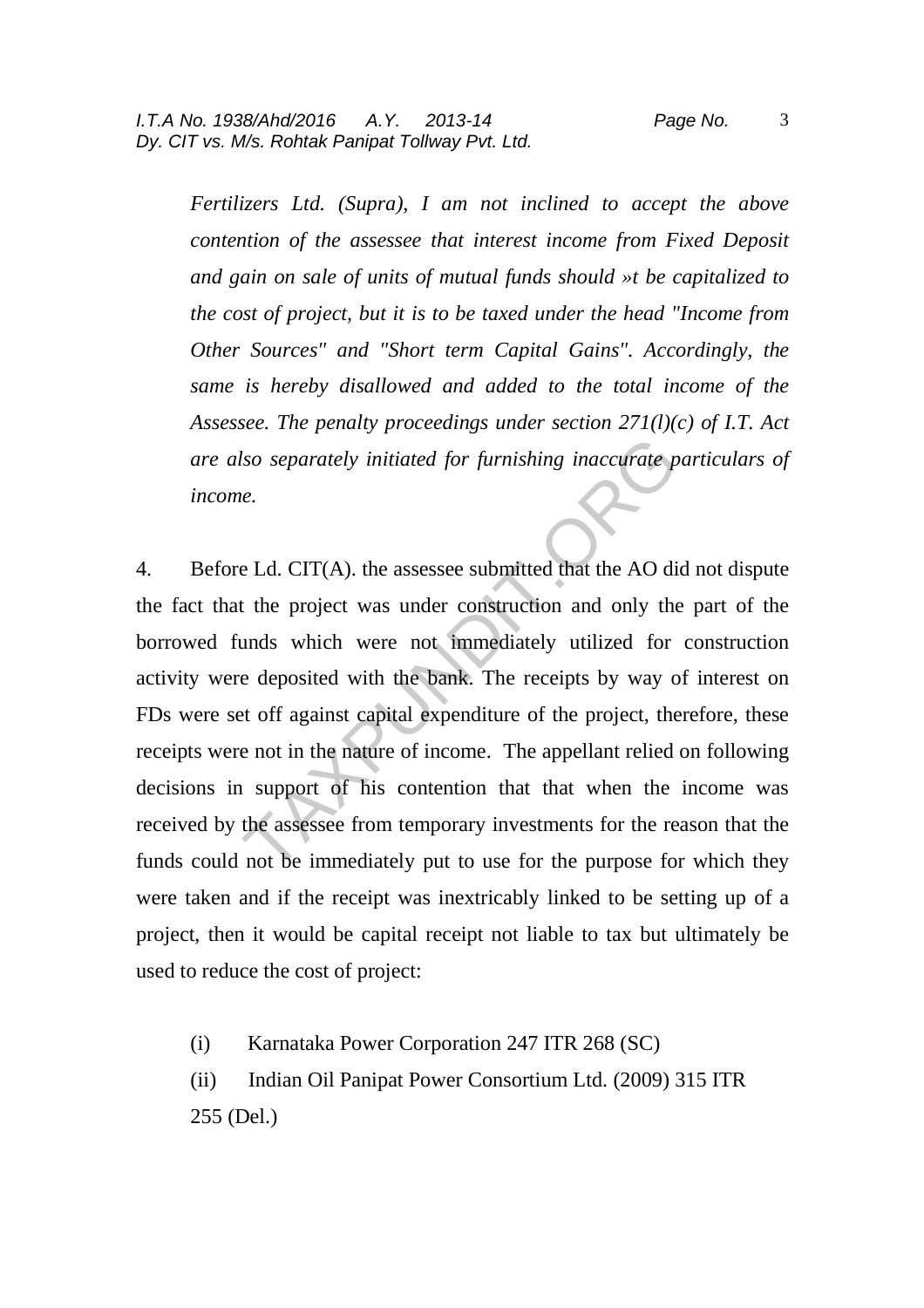- (iii) NTPC Sail Power Company Pvt. Ltd. ITA 1238/2011 (Del.
- HC)
- (iv) Bokaro Steel Limited 236 ITR 315 (SC)
- (v) Bongaigaon Refinery and Petrochemical Co. Ltd. 251 ITR 329  $(SC)$

However, Ld. CIT(A) dismissed the assessee's appeal with the following observations:

*In the present case of the appellant company, as discussed in the foregoing paras, the construction of the project was in progress and there was no commencement of any business activities during the relevant period. The funds were invested in the pre-construction period and income earned therefrom was inextricably linked with the setting up of the capital structure of the assessee- company. Thus, there was direct nexus of the funds and income from interest and mutual funds out of temporary investments.*  Figure 2.1 The appellant company, as discussing paras, the construction of the project was in  $\mu$  was no commencement of any business activities unt period. The funds were invested in the pre-<br>d and income earned therefro

*After having regard to the facts of the case and position of law on the issue, in my considered opinion, the action of the AO was not in order. Accordingly, this ground of appeal is allowed.* 

5. The issue for consideration before us is whether in the instant set of facts, the interest earned by the assessee company from temporary fixed deposits and gains on sale of mutual funds amounting to  $\bar{\tau}$  3,49,29,368/during the pre-construction period could be treated as 'Income from Other Sources' or whether the same would qualify as 'Capital Receipts' and hence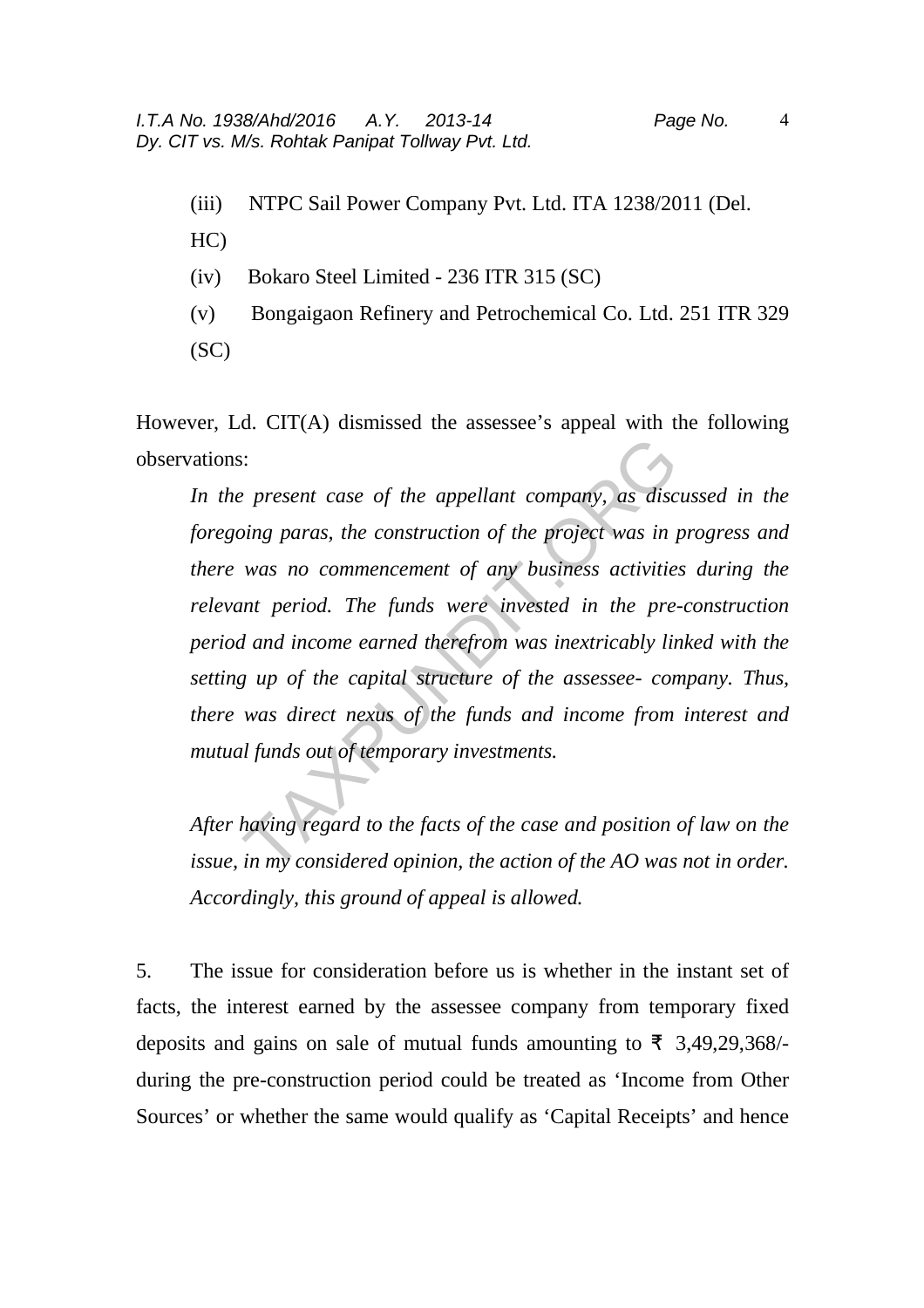not in the nature of income. In our considered view, the company is a Special Purpose Vehicle (SPV) incorporated for the purpose of four laning of Rohtak Panipat Highway and therefore funds of the assessee company could only be utilized for this specific purpose for which it was incorporated. It was only during the period when the funds could not be utilized for the aforesaid purpose, that they were temporarily parked with banks/mutual funds for earning income. In the case of **Adani Power Ltd. [2015] 61 taxmann.com 355 (Ahmedabad - Trib.)**, the brief facts of the case were that the assessee company was engaged in business of developing, operating, maintenance of power projects and sale of power. During year under consideration, assessee-company's projects were under implementation and if had not started any commercial activities. The assessee earned certain interest income on surplus funds deposited in Government securities. The Ahmedabad ITAT after taking into consideration the decisions of Bokaro Steel and Tuticorin Alkali held that since interest received related to period prior to commencement of business, it was in nature of capital receipt and was required to be set off against pre-operative expenses. The ITAT observed as below: **m 355 (Ahmedabad - Trib.)**, the brief facts of the ssee company was engaged in business of developine of power projects and sale of power. During n, assessee-company's projects were under implem started any commercial act

*Therefore, the interest earned on funds primarily brought for infusion in the business could not have been classified as income from other sources. Since the income was earned in a period prior to commencement of business, it was in the nature of capital receipt and hence was required to be set off against the pre-operative expenses. That, the ratio of the above finding of the Hon'ble Delhi High Court would be squarely applicable to the facts of the assessee's case,*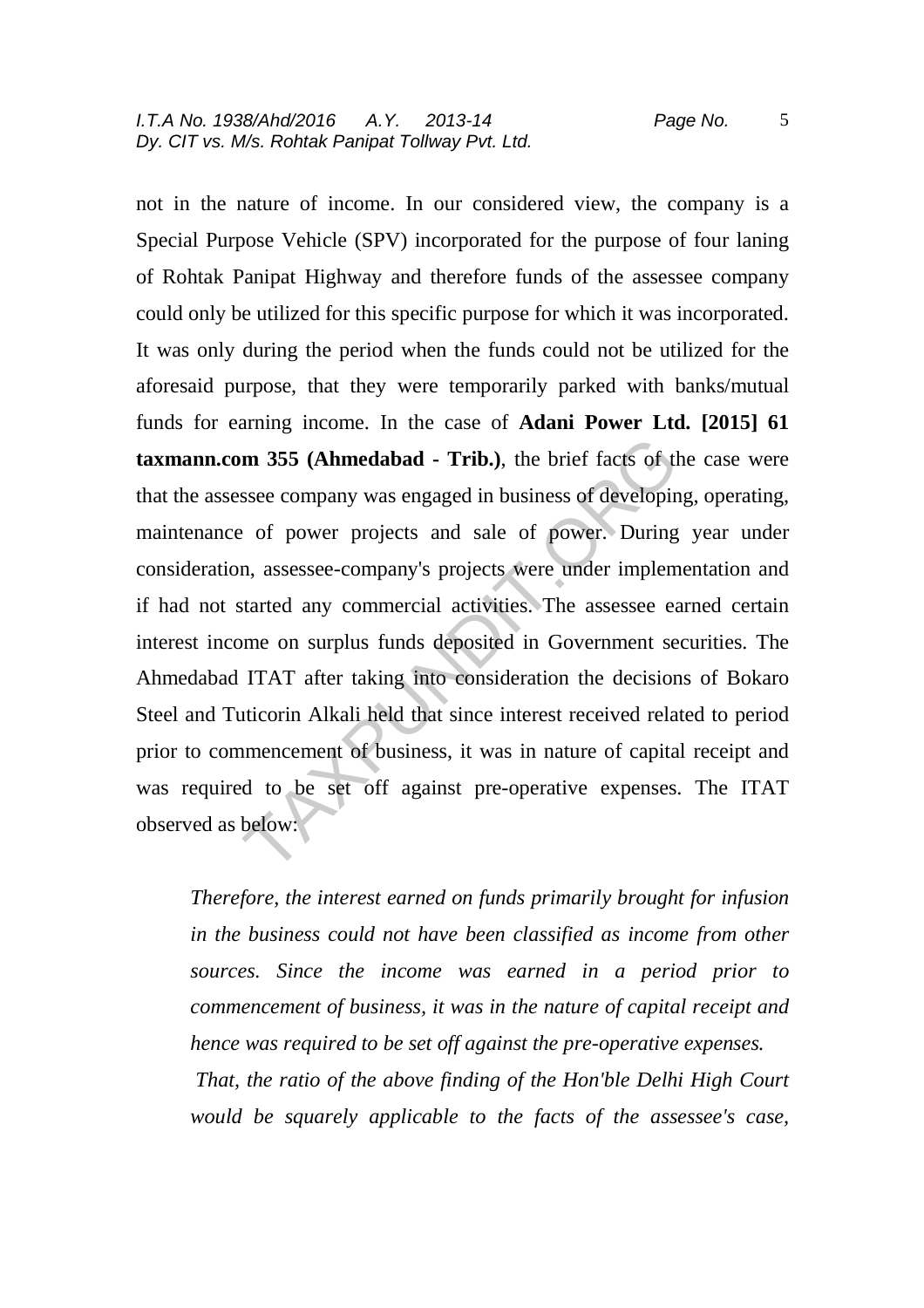*because admittedly in the case under appeal before us the share capital as well as loans were raised for the specific purpose of setting up of the power generation plants. The business of the assessee has not been commenced and therefore, as per above decision, the interest received in the period prior to commencement of business was in the nature of capital receipt and hence was required to be set off against the pre-operative expenses. The assessee has already set off the interest income against the pre-operative expenses which is titled as "project development expenditure". In view of above, we are of the opinion hat the interest income of Rs.1,35,87,158/- as well as Rs.7,91,51,306/- was a capital receipt not chargeable to tax during the year under consideration.* 

5.1 Again, the Kolkata Tribunal in the case of **Kolkata Metro Rail Corpn. Ltd. [2019] 102 taxmann.com 419 (Kolkata - Trib.)**, held that where money given by Government to assessee-joint venture company of Central and State Government for implementation of construction work of metro railway was kept in fixed deposit with a bank before utilisation, interest income earned could not be taxed as income from other sources in hands of assessee. While passing the ruling, the Tribunal made the following observations: dy set off the interest income against the protocologies which is titled as "project development experient of above, we are of the opinion hat the interest  $5,87,158/3$  as well as Rs.7,91,51,306/- was a capitalized to tax

*We note that the ratio of the judgment of the Supreme Court in the case of Tuticorin Alkali Chemicals [1997] 227 ITR 172 and that of Bokaro Steel Ltd. [1999] 236 ITR 315. The test which permeates through the judgment of the Supreme Court in Tuticorin Alkali*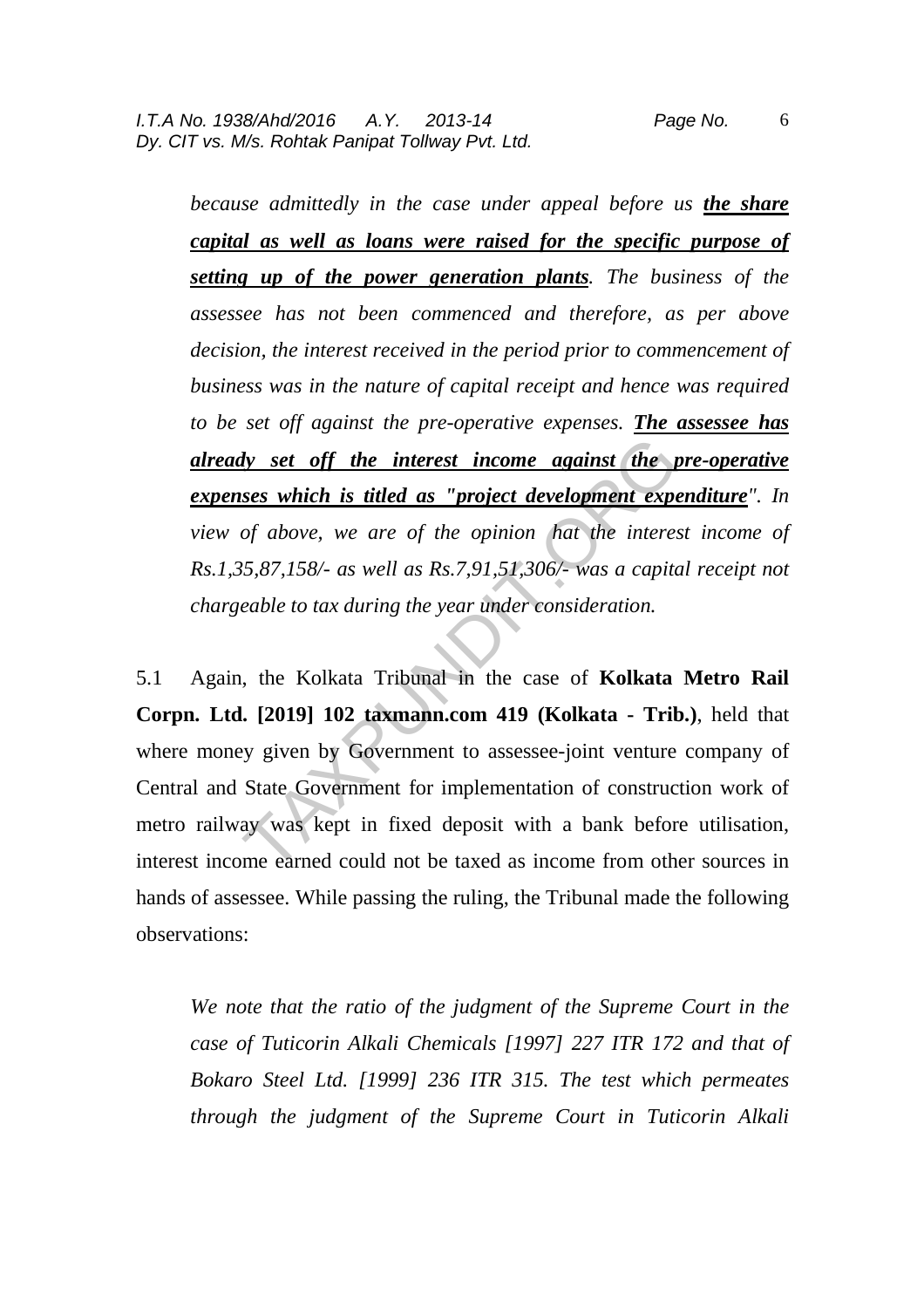*Chemicals & Fertilizers Ltd. v. CIT [1997] 227 ITR 172/93 Taxman 502, is that if funds have been borrowed for setting up of a plant and if the funds are 'surplus' and then by virtue of that circumstance they are invested in fixed deposits the income earned in the form of interest will be taxable under the head "Income from other sources'. On the other hand the ratio of the Supreme Court judgment in Bokaro Steel Ltd. (supra), is that if income is earned, whether by way of interest or in any other manner on funds which are otherwise 'inextricably linked' to the setting up of the plant, such income is required to be capitalized to be set off against pre-operative expenses. The test, therefore, is whether the activity which is taken up for setting up of the business and the funds which are garnered are inextricably connected to the setting up of the plant The c ue is perhaps available in section 3 of the Act which states that for newly set up business the previous year shall be the period beginning with the date of setting up of the business. Therefore, as per the provision of section 4 of the Act which is the charging section, income which arises to an assessee from the date of setting of the business but prior to commencement is chargeable to tax depending on whether it is of a revenue nature or capital receipt. The income of a newly set up business, post the date of its setting up can be taxed if it is of a revenue nature under any of the heads provided under section 14 of the Act, in Chapter IV of the Act. For an income to be classified as income under the head "Profits and gains of business or profession" it would have to be an activity which is in some manner or form connected with business. The word "business" is of wide import which would also include all such*  y other manner on funds which are otherwise<br>I' to the setting up of the plant, such income is re<br>lized to be set off against pre-operative expensiore, is whether the activity which is taken up for sett<br>ess and the funds wh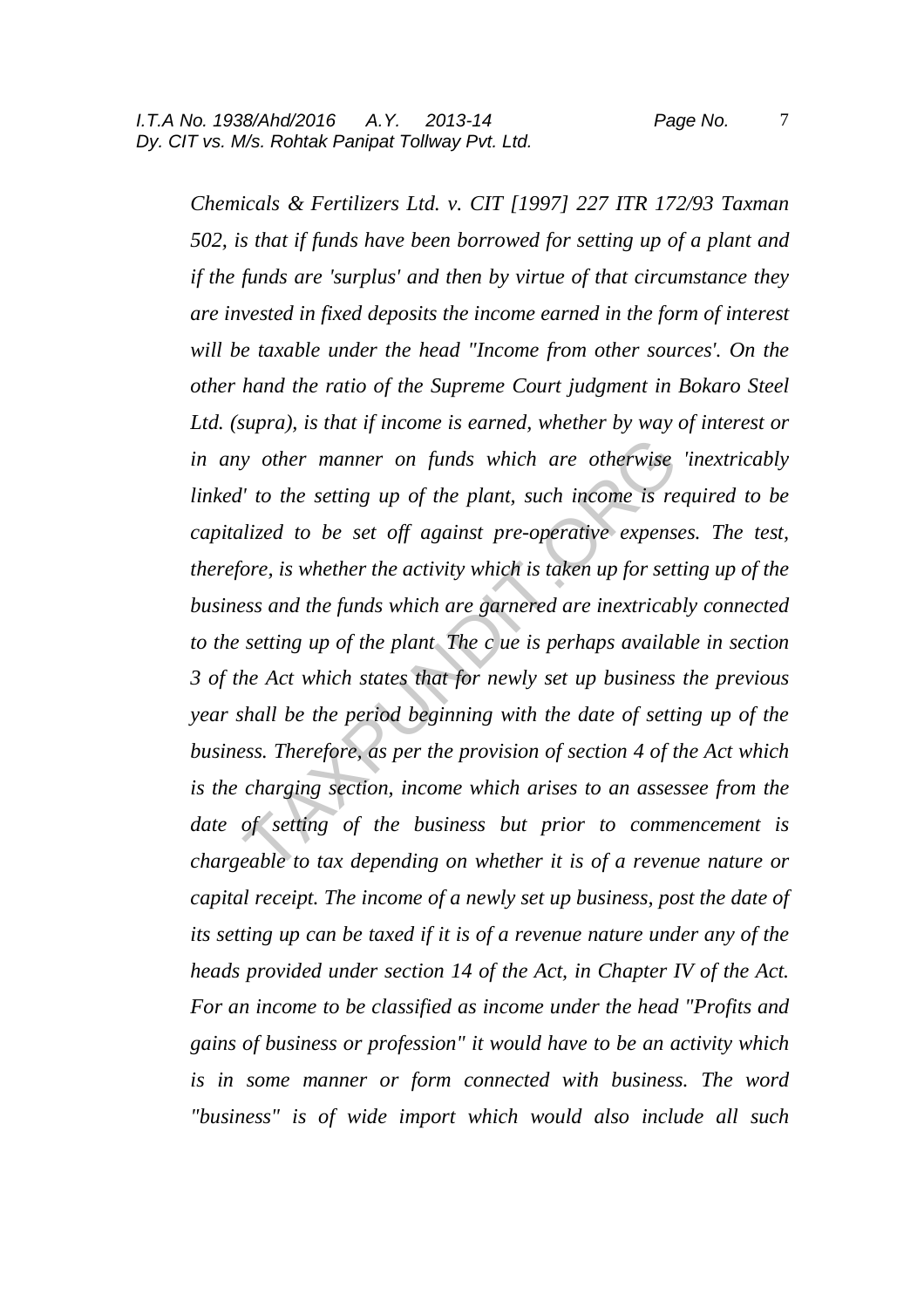8

*activities which coalesce into setting up of the business. We take support of these propositions from the judgments of Hon`ble Supreme Court in the case of Mazagaon Dock Ltd. v. Commissioner of Income tax and Excess Profit tax [1958] 34 ITR 368 and Narain Swadeshi Wev. Mills v. CEPT [1954] 26 ITR 765 (SC). Once it is held that the assessee's income is an income connected with business, which would be so in the present case, in view of the finding of fact by the CIT (A) that the monies which were inducted into the joint venture company by the joint venture partners were primarily infused to purchase*  land and to develop infrastructure then it cannot be held that the *income derived by parking the funds temporarily with Bank, will result in the character of the funds being changed, in as much as the interest earned from the bank would have a huge difference than that of business and be brought to tax under the head 'Income from other sources' It is well-settled that an income received by the assessee can be taxed under the head "Income from other sources" only if it does not fall under any other head of income as provided in section 14 of the Act. The head "Income from other sources" is a residuary head of income. Since the income was earned in a period prior to commencement of business it was in the nature of capital receipt and hence was required to be set off against pre-operative expenses. In the case of Tuticorin Alkali Chemicals & Fertilizers Ltd. (supra) it was found by the authorities that the funds available with the assessee in that case were 'surplus' and, therefore, the Supreme Court held that the interest earned on surplus funds would have to be treated as 'income from other sources'. On the other hand in Bokaro*  the monies which were inducted into the joint venture<br>
into venture partners were primarily infused<br>
into develop infrastructure then it cannot be head to develop infrastructure then it cannot be head<br>
in the character of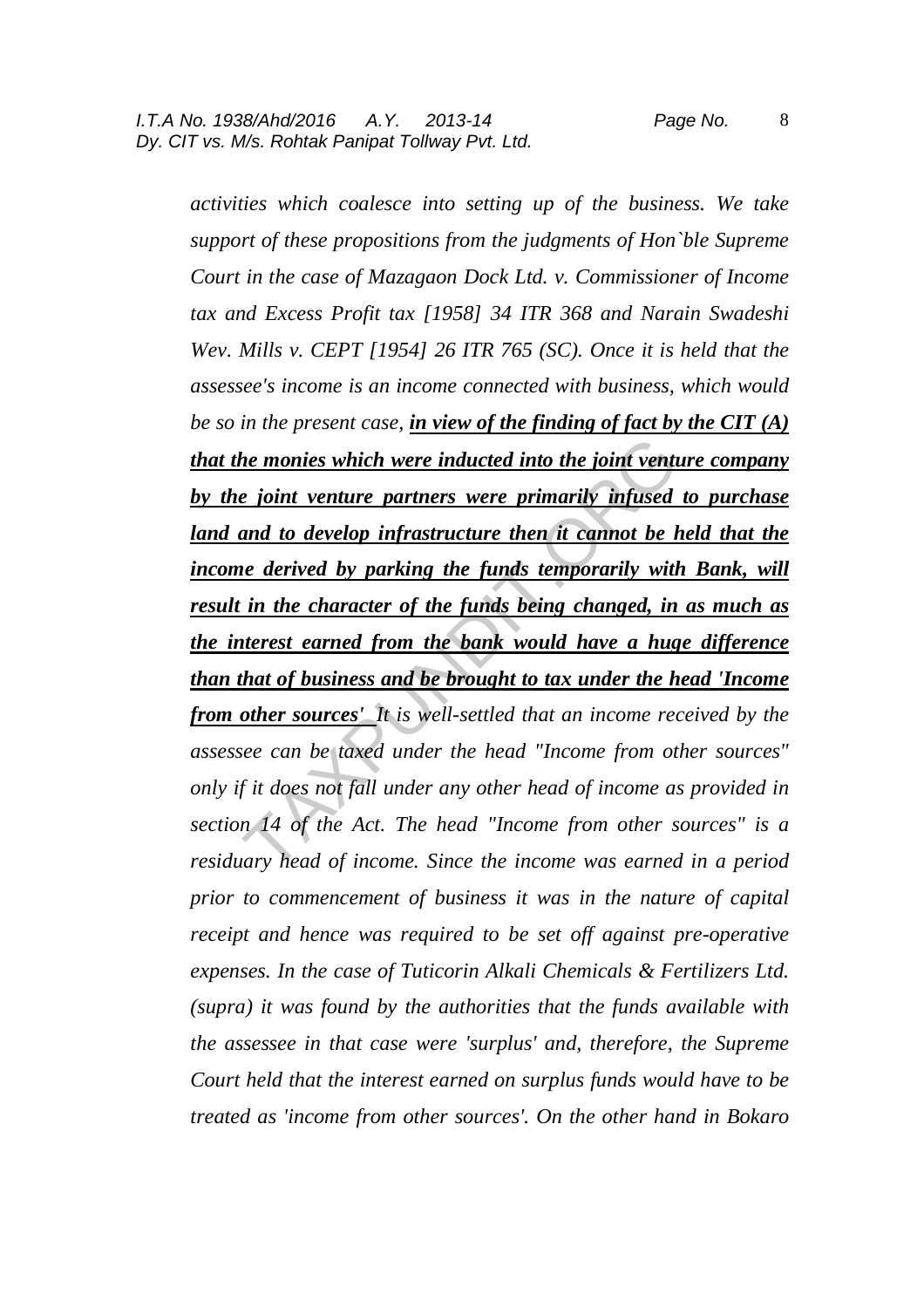*Steel Ltd.'s case (supra) where the assessee had earned interest on advance paid to contractors during pre-commencement period was found to be 'inextricably linked' to the setting up of the plant of the assessee and hence was held to be a capital receipt which was permitted to be set off against pre-operative expenses.* 

*The very purpose of constitution of the Assessee was to act as a Special Purpose Vehicle (SPV) created by the Govt of India and Govt. of West Bengal in the form of Joint Venture with equal equity participation for implementation of rapid transport infrastructure in Kolkata. Both the Central and the State Governments are to provide requisite finances for implementation of the said project. The funds from the Central and State Governments flow directly to the Assessee company as equity and Subordinate Debt/Loans. The objective is to create and maintain a fund for the development of infrastructural assets on a continuing basis and, therefore, the Assessee is a SPV formed by the Government of India and Government of West Bengal as per the guidelines; there is no profit motive as the entire fund entrusted and the interest accrued therefrom on deposits in bank though in the name of the Assessee has to be applied only for the purpose of welfare of the State as provided in the guidelines.*  al Purpose Vehicle (SPV) created by the Govt of West Bengal in the form of Joint Venture with ipation for implementation of rapid transport infrita. Both the Central and the State Governments and ite finances for implement

5.2 In the case of **Bangalore Metro Rail Corpn. Ltd.** [**2022] 135 taxmann.com 268 (Karnataka)**, the Karnataka High Court held that where out of funds granted by State Government to assessee-Government company for implementation of a rail-based Mass rapid Transit System, unutilized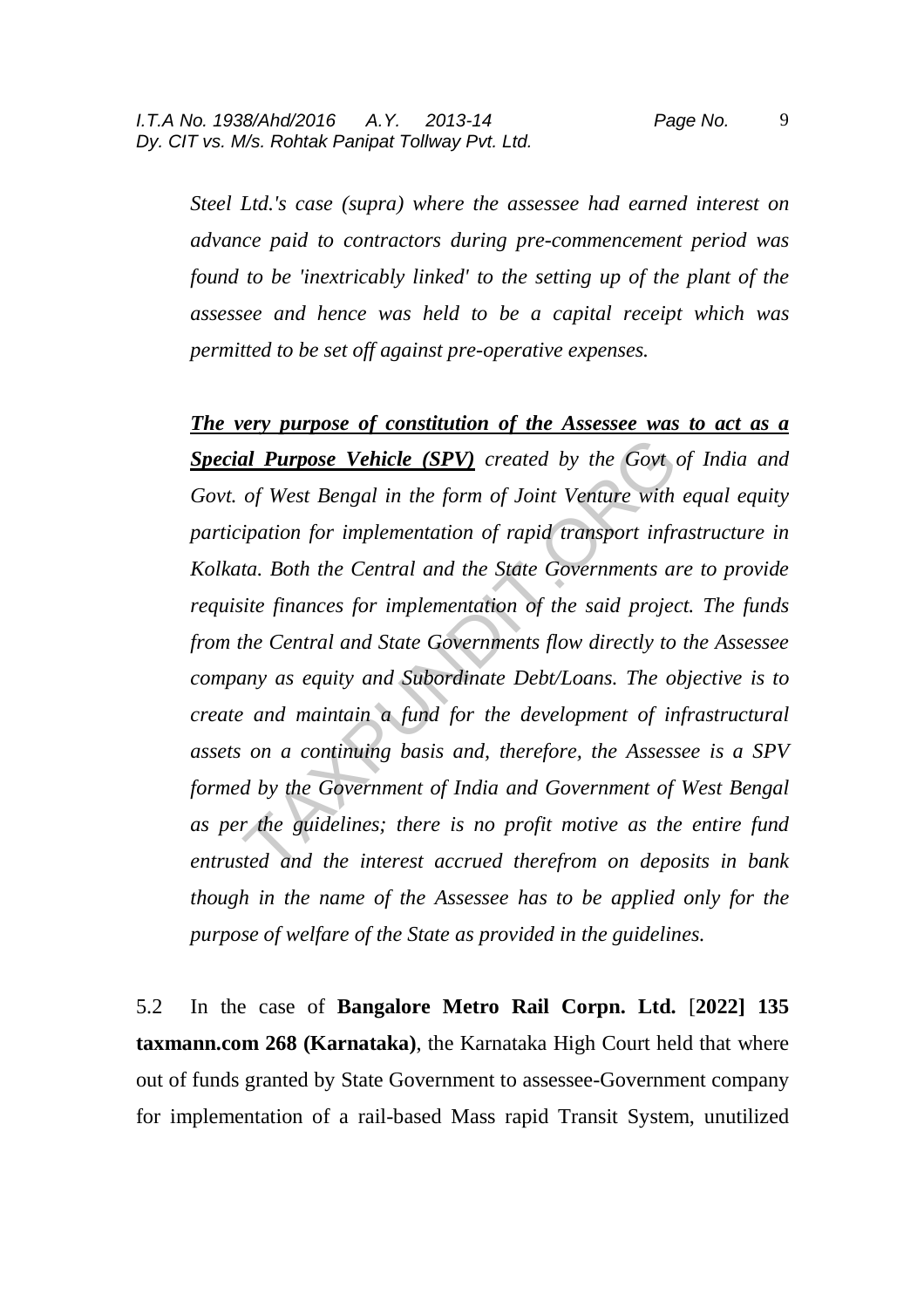funds of project were invested by assessee in **fixed deposits and mutual funds** as per directions of Government, **since interest accrued therefrom had to be utilized only for purpose of scheme, it could not be counted as income of assessee and could not be considered as revenue receipts.**

5.3 The Hon'ble Delhi High Court in the case of **Indian Oil Panipat Power Consortium Ltd. v. ITO [2009] 181 Taxman 249/315 ITR 255 (Delhi)** wherein the Hon'ble Delhi High Court have held as under:

*"5. In our opinion the Tribunal has misconstrued the ratio of the judgment of the Supreme Court in the case of Tuticorin Alkali Chemicals (supra) and that of Bokaro Steel Ltd. (supra). The test which permeates through the judgment of the Supreme Court in Tuticorin Alkali Chemicals (supra) is that if funds have been borrowed for setting up of a plant and if the funds are surplus and then by virtue of that circumstance they are invested in fixed deposits the income earned in the form of interest will be taxable under the head "income from other sources. On the other hand the ratio of the Supreme Court judgment in Bokaro Steel Ltd. (supra) to our mind is that if income is earned, whether by way of interest or in any other manner on funds which are otherwise inextricably linked to the setting up of the plant, such income is required to be capitalized to be set off against pre-operative expenses.*  rein the Hon'ble Delhi High Court have held as underpinion the Tribunal has misconstrued the ratio of the<br>
2 Court in the case of Tuticorin Alkali Chemicals<br>
2 Court in the case of Tuticorin Alkali Chemicals<br>
4 Court in Tu

*5.2 It is clear upon a perusal of the facts as found by the authorities below that the funds in the form of share capital were infused for a specific purpose of acquiring land and the development of infrastructure. Therefore, the interest earned on funds primarily brought for infusion in the business*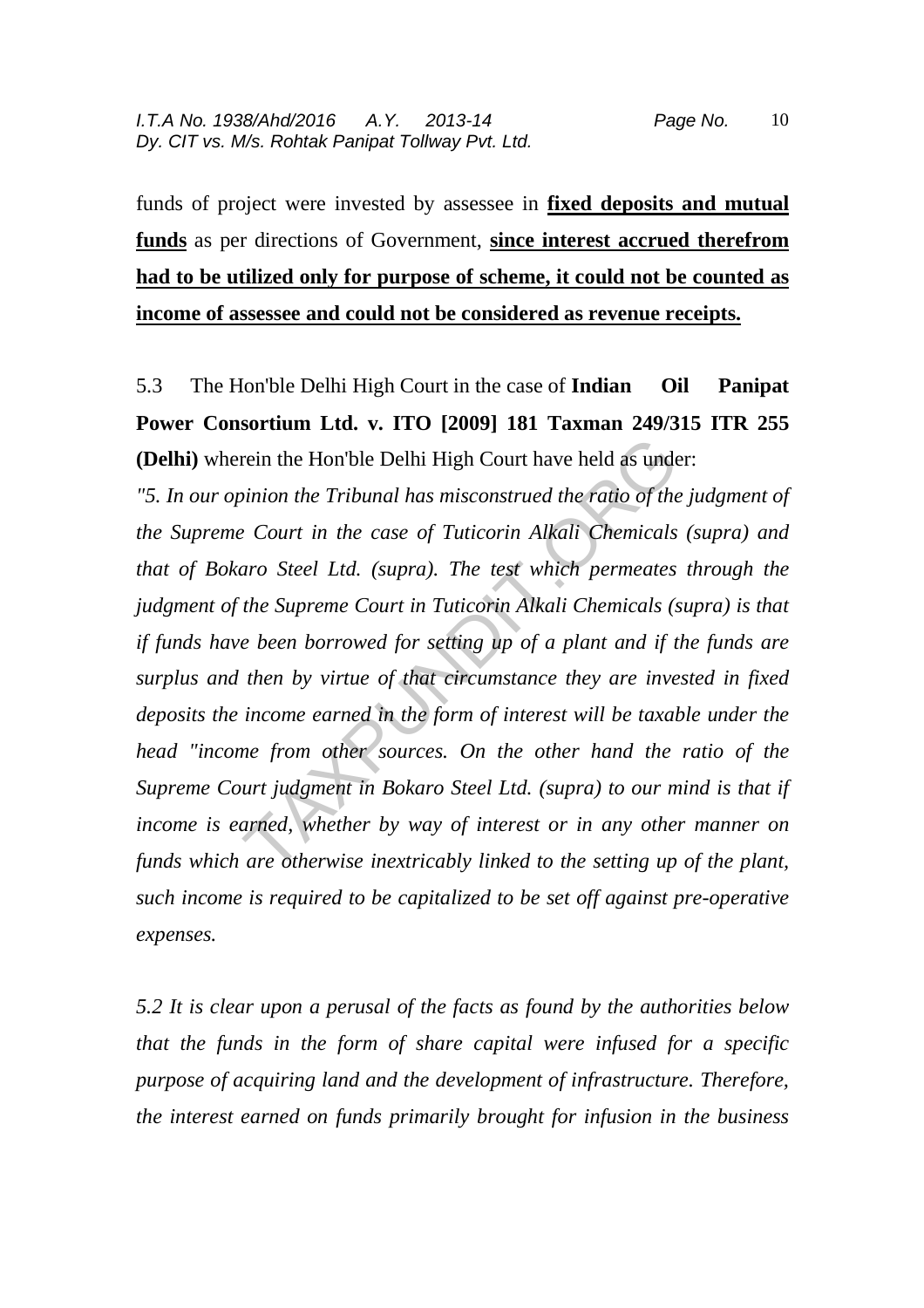*could not have been classified as income from other sources. Since the income was earned in a period prior to commencement of business it was in the nature of capital receipt and hence was required to be set off against pre-operative expenses.* 

5.4 In view of the above discussion, in our view, the assessee company which was formed primarily for the purpose of four laning of the Rohtak Panipat highway and the funds available with the assessee were to be utilised primarily for the above purposes for which the assessee company was set up. Consequentially, the interest / gains earned on fixed deposits/sale of mutual funds was also be to be utilised for the aforesaid purpose. Therefore, in our view, interest/gains earned by the assessee company during the pre-commencement was inextricably linked with the setting up of the capital structure of the assessee company and there was a direct nexus of the funds and income from interest and mutual funds out of the temporary investments and accordingly, the ld. CIT(A) has not erred in law in holding that receipts in question could not be taxed as "income from other sources" and "short term capital gains". hway and the funds available with the assessee<br>narily for the above purposes for which the assesse<br>Consequentially, the interest / gains earned on fixed<br>funds was also be to be utilised for the afores<br>n our view, interest/

6. In the result, the appeal of the Revenue is dismissed.

Order pronounced in the open court on 08-06-2022

 **Sd/- Sd/- (ANNAPURNA GUPTA) (SIDDHARTHA NAUTIYAL) ACCOUNTANT MEMBER JUDICIAL MEMBER Ahmedabad : Dated 08/06/2022**